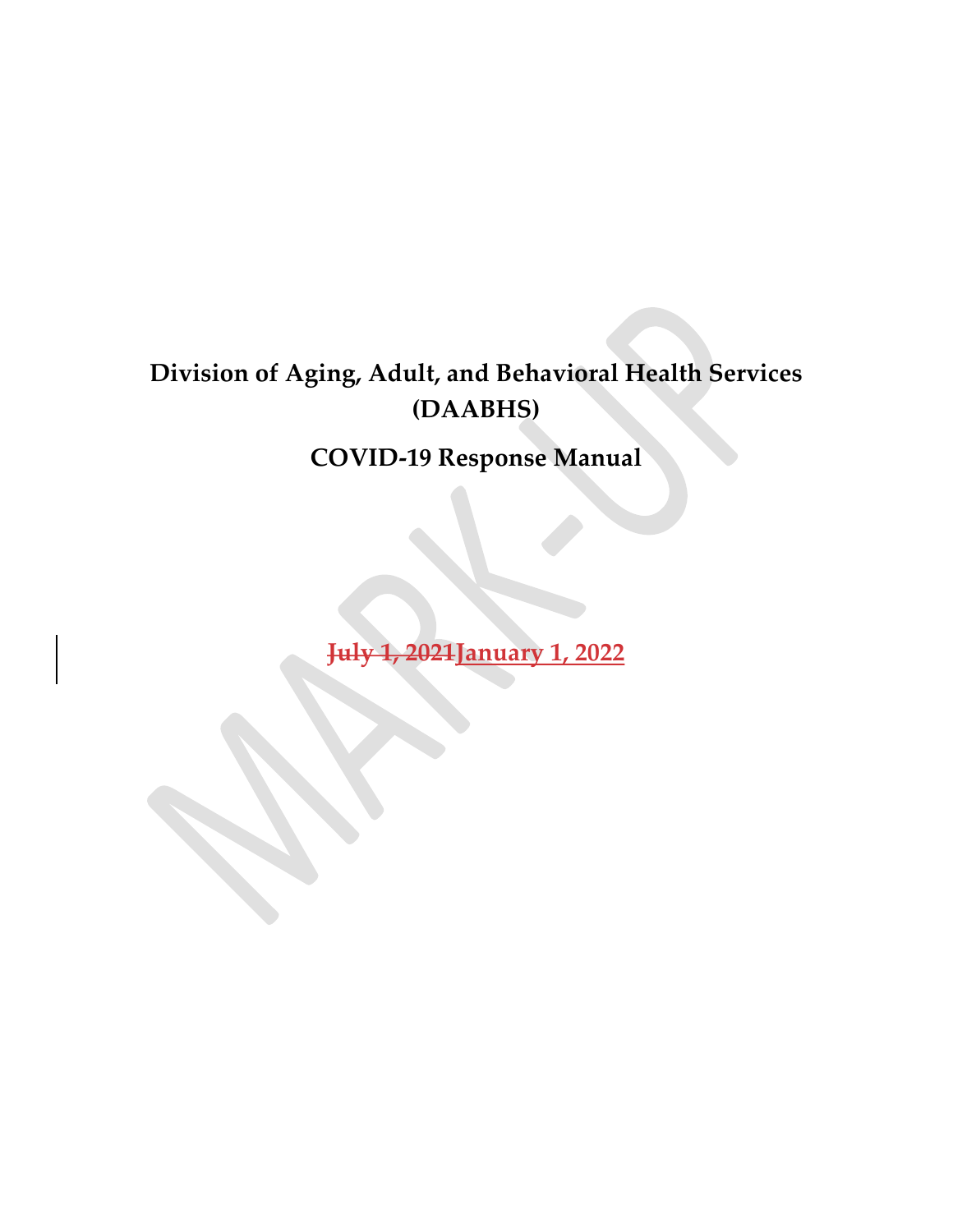### DAABHS COVID-19 Response Manual<br>DAABHS COVID-19 RESPONSE<br>CONTENTS DAABHS COVID-19 RESPONSE **CONTENTS** DAABHS COVID-19 RESPONSE<br>
CONTENTS<br>
200.000 OVERVIEW<br>
201.000 Authority<br>
202.000 Purpose<br>
203.000 Appeals<br>
204.000 Severability READ COVID-19 Response Manual<br>
AABHS COVID-19 RESPONSE<br>
DNTENTS<br>
201.000 Authority<br>
202.000 Purpose<br>
203.000 Appeals<br>
204.000 Severability<br>
202.000 Hopeals BHS COVID-19 RESPONSE<br>
MABHS COVID-19 RESPONSE<br>
DNTENTS<br>
202.000 Authority<br>
202.000 Authority<br>
202.000 Appeals<br>
204.000 Severability<br>
3000 AGING AND ADULT

| 201.000 | Authority    |
|---------|--------------|
| 202.000 | Purpose      |
| 203.000 | Appeals      |
| 204.000 | Severability |

### 210.000 AGING AND ADULT

**EHS COVID-19 Response Manual<br>
AABHS COVID-19 RESPONSE<br>
DNTENTS<br>
201.000 Authority<br>
203.000 Appeals<br>
203.000 Appeals<br>
204.000 Severability<br>
2000 AGING AND ADULT<br>
211.000 Extension of Person Centered Service Plans——ARChoice** 211.000 Extension of Person Centered Service Plans——ARChoices, Living Choices, and PACE<br>212.000 ARChoices, Living Choices and PACE Manual—–Suspension of Timelines for **EXECUTE ARCHOICES ARCHOICES**<br>201.000 AVERVIEW<br>201.000 AUthority<br>202.000 Authority<br>203.000 Appeals<br>203.000 APurpose<br>203.000 AGING AND ADULT<br>211.000 Extension of Person Centered Service Plans——ARChoices, Living Choices, and Evaluation<br>213.000 Living Choices Assisted Living Facilities Reimbursement Rate

### 220.000 BEHAVIORAL HEALTH

221.000 Outpatient Behavioral Health Agencies Certified as Acute Crisis Units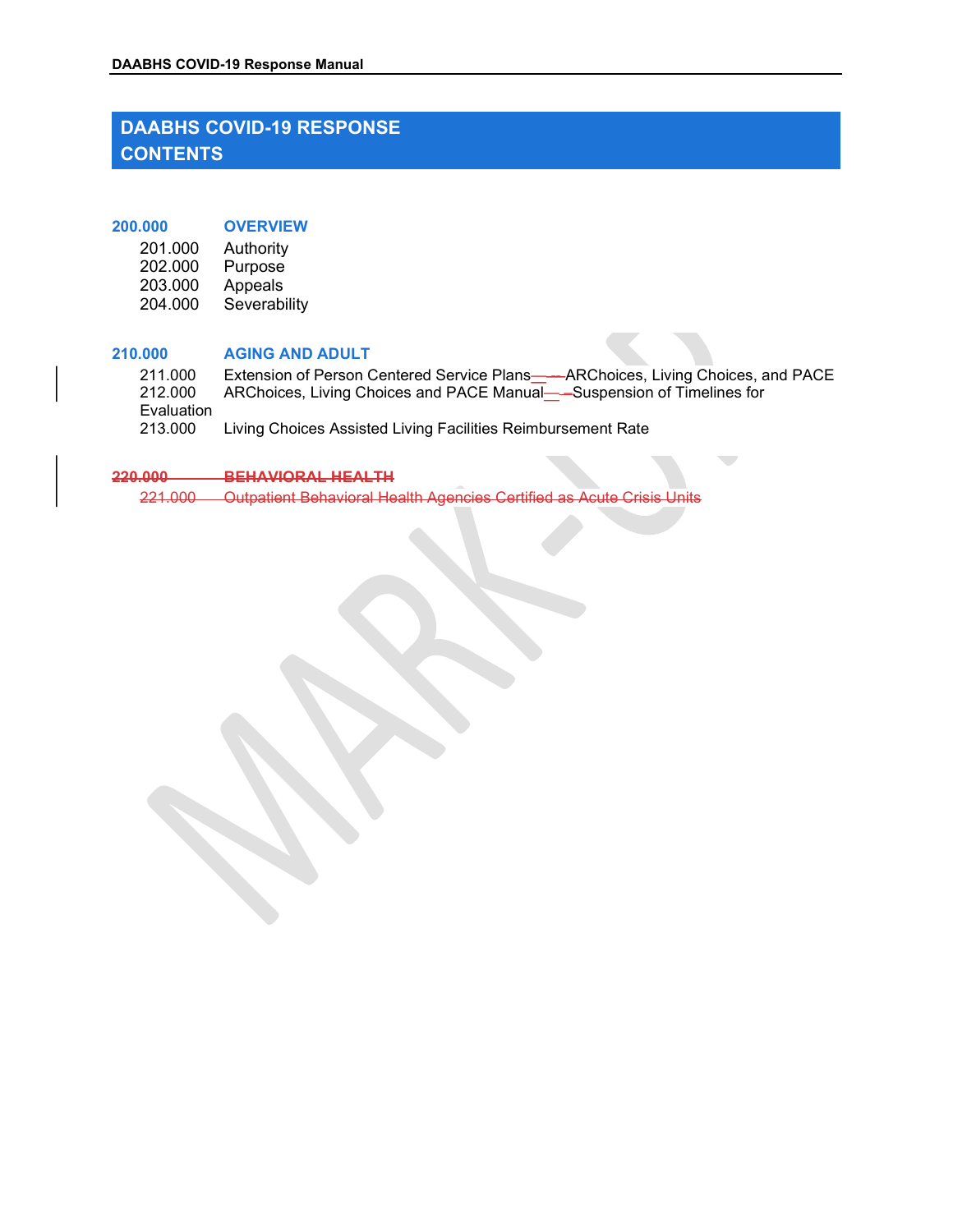# DAABHS COVID-19 Response Manual

### 201.000 Authority

SAABHS COVID-19 Response Manual<br>
200.000 OVERVIEW<br>
201.000 Authority<br>
The following rules are duly adopted and promulgated by the Division of Aging, Adult, an<br>
Rehavioral Use the Comises (DAARUS) Arizones Penetropt of Ulli The following rules are duly adopted and promulgated by the Division of Aging, Adult, and Behavioral Health Services (DAABHS) Arkansas Department of Human Services (DHS) under the authority of Arkansas Code Annotated §§ -20-76-201, 20-77-107, 25-10-129, and 25-10-126. AABHS COVID-19 Response Manual<br>
200.000 OVERVIEW<br>
The following rules are duly adopted and promulgated by the Division of Aging, A<br>
The following rules are duly adopted and promulgated by the Division of Aging, A<br>
Behavior

Families First Coronavirus Response Act (Public Law 116-127 – March 18, 2020)

Coronavirus Aid, Relief, and Economic Security (CARES) Act (Public Law No. 116-136 – March 27, 2020)

In response to the COVID-19 pandemic, DHS identified programs and services that required additional flexibility or changes to adapt to ensuring the health and safety of our clients. This manual details them so that DHS may render uninterrupted assistance and services to our clients.

### 203.000 Appeals

Appeal requests for the COVID-19 response policies must adhere to the policy set forth in the Medicaid Provider Manual Section 160.000 Administrative Reconsideration and Appeals which can be accessed at https://medicaid.mmis.arkansas.gov/Provider/Docs/all.aspx.

### 204.000 Severability

Each section of this manual is severable from all others. If any section of this manual is held to be invalid, illegal, or unenforceable, such determination shall not affect the validity of other sections in this manual and all such other sections shall remain in full force and effect. In such an event, all other sections shall be construed and enforced as if this section had not been included therein.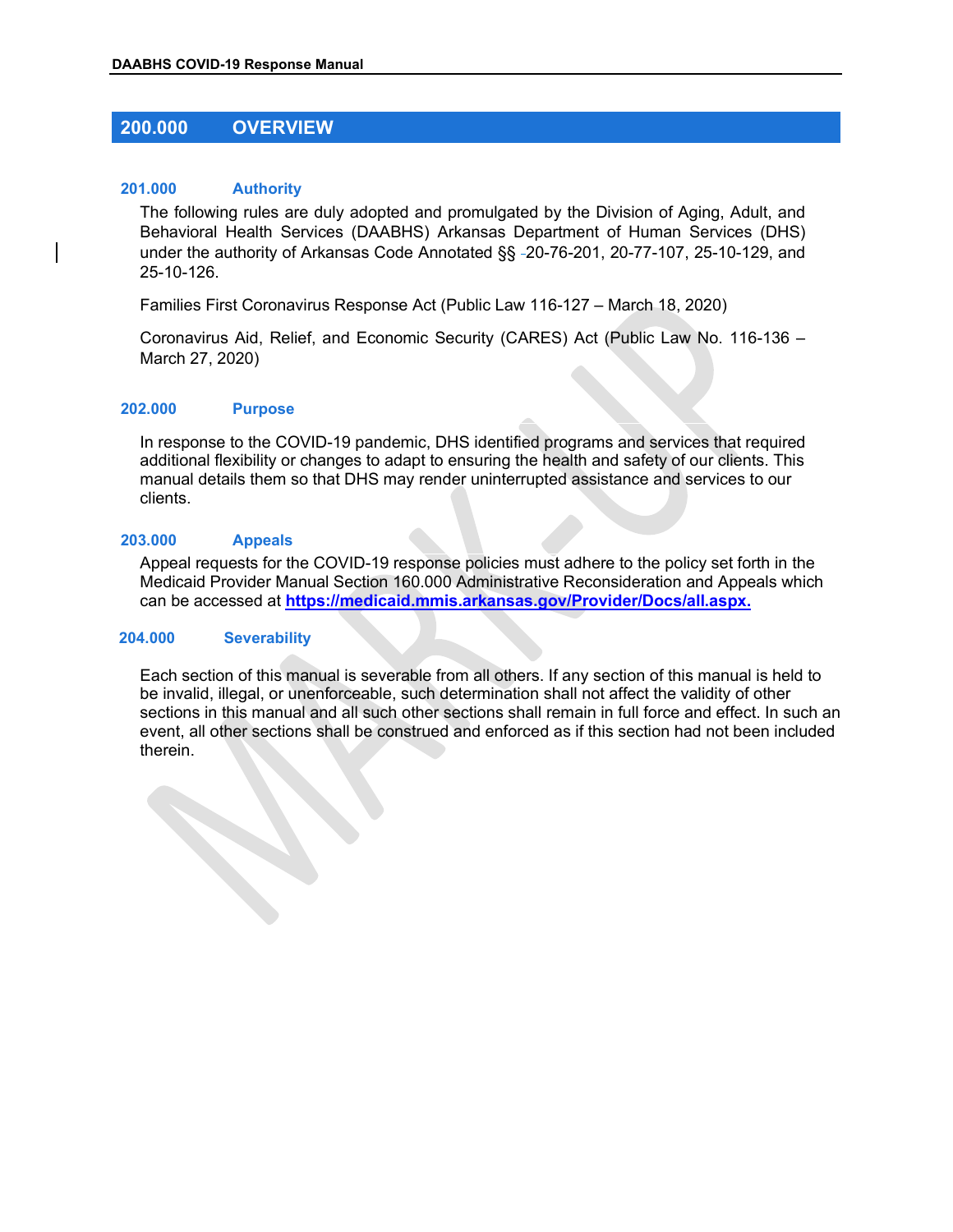# DAABHS COVID-19 Response Manual

### Extension of Person-Centered Service Plans ----ARChoices, Living COMPACE<br>
The Person-Centered Service Plans ----ARChoices, Living COMPACE<br>
The Person-Centered Service Plan (PCSP) serves to document the level of service 211.000 Extension of Person-Centered Service Plans— -- ARChoices, Living Choices and PACE **PACE** *PACE*

The Person-Centered Service Plan (PCSP) serves to document the level of service need and is the official plan of care for those beneficiaries who have been found medically eligible for services.

Agency nurses should be able to extend PCSPs and authorizations based on review of current medical/functional needs. DAABHS nurses will complete an evaluation of the beneficiary's current needs and will extend the dates for qualifying beneficiaries, ensuring continued eligibility for services. PCSPs are living documents and are to be updated as goals and needs are met. During the extension period, the PCSP will continue to be updated to the level of current service needs based on continued phone contact with beneficiary. **COLO CONSIDIMATE CONSIDENT CONSIDENT**<br>
From Centered Service Plans Content the level of service need and<br>
The Person-Centered Service Plan (PCSP) serves to document the level of service need and<br>
is the official plan of c metation and the best state in the best and the best and the best of a Program of the Back for qualifying beneficiants, ensuring continued<br>are met. During the extension period, the PCSP will continue to be updated as goods

The following rule provisions are suspended until December 31, 2021 the termination of the

- date of the DHS RN's signature of the AAS-9503, the ARChoices PCSP.
- Living Choices: 211.150 The Independent Assessment Contractor RN performs an assessment periodically (at least annually), and the Division of County Operations re-determines level of care annually. The results of the level of care determination and the re-evaluation are documented on form DHS-704.

212.200 Each Living Choices beneficiary will be evaluated at least annually by a DHS RN. The DHS RN evaluates the resident to determine whether a nursing home intermediate level of care is still appropriate and whether the plan of care should continue unchanged or be revised.

the Elderly (PACE) patient.

215.200 (B) and (C) require semi-annual and annual evaluations by providers.

These services will be available until December 31, 2021 the termination of the federal public health emergency, including any extensions.

### 212.000 ARChoices, Living Choices and PACE Manual— –Suspension of Timelines for **Evaluation**

Families First Corona Virus Response Act requires states to maintain an individual eligibility for amount, duration, and scope of benefits during the public health emergency ARFChoices, Living Choices and PACE clients who do not receive an evaluation within 365 days of their existing eligibility date would be transitioned to traditional Medicaid or lose access to care under these programs.

This rule is suspended to allow members who do not receive a timely evaluation to remain eligible for ARChoices, Living Choices and PACE.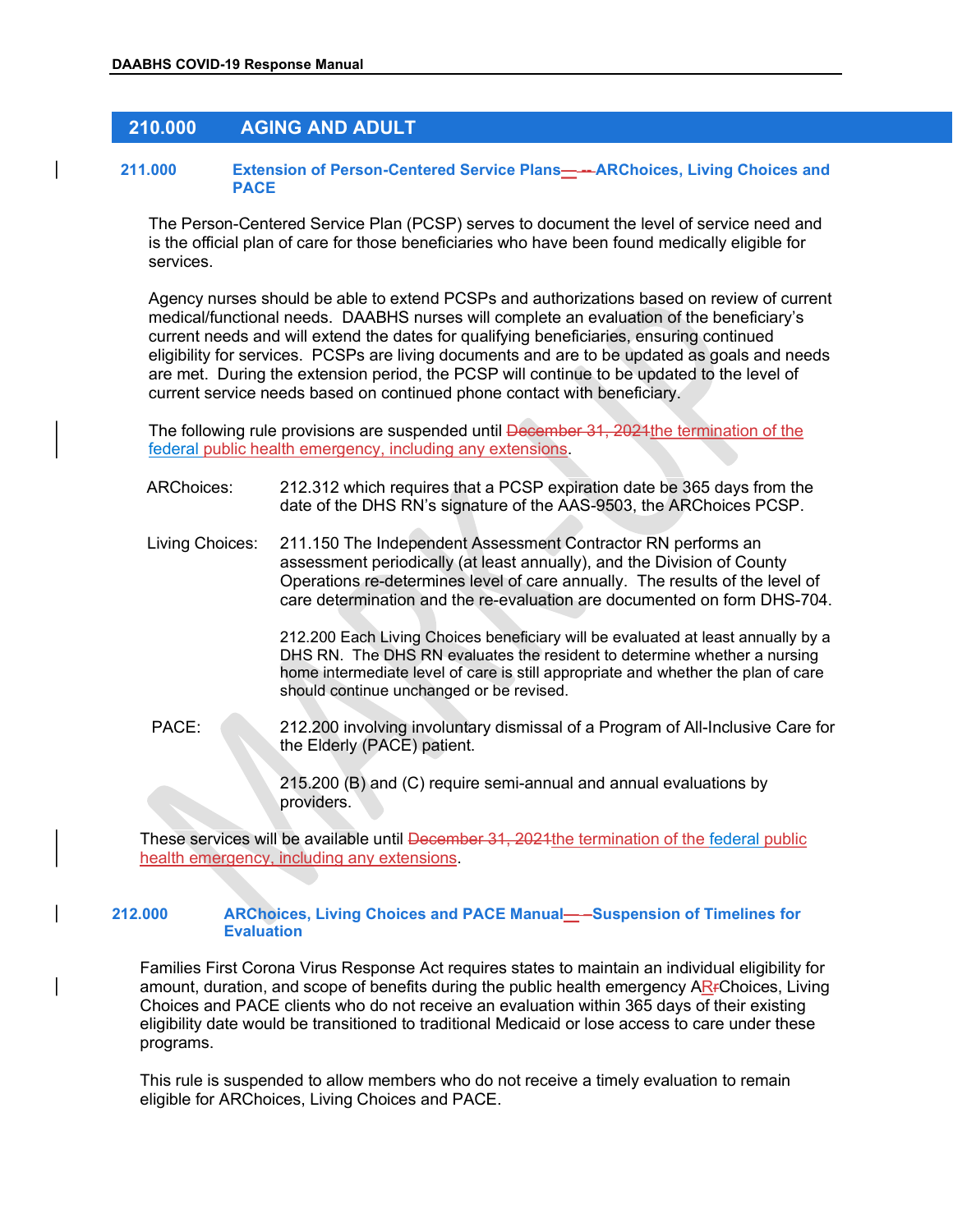| DAABHS COVID-19 Response Manual |                                                                                                                                |  |
|---------------------------------|--------------------------------------------------------------------------------------------------------------------------------|--|
|                                 |                                                                                                                                |  |
| <b>ARChoices</b>                | 212.312 which requires functional eligibility be determined prior to the<br>expiration of financial and functional eligibility |  |

- Living Choices 211.150 which requires that an evaluation is completed annually by DHS RN to help inform the determination of functional eligibility
- PACE 212.200 which refers to involuntary dismissal of a PACE patient.

These services will be available until December 31, 2024 the termination of the federal public health emergency, including any extensions.

### 213.000 Living Choices Assisted Living Facilities Reimbursement Rate

The rate reduction scheduled to occur January 1, 2021 will be suspended until the termination of the federal public health emergency, including any extensions, or until the Centers for Medicaid & Medicare Services (CMS) approves the implementation of the rate in Arkansas' Living Choices Waiver Renewal, whichever occurs first. The result of the suspension or approval by CMS is an resulting in additional cost to the Medicaid program of \$4.36 dollars per client per day.